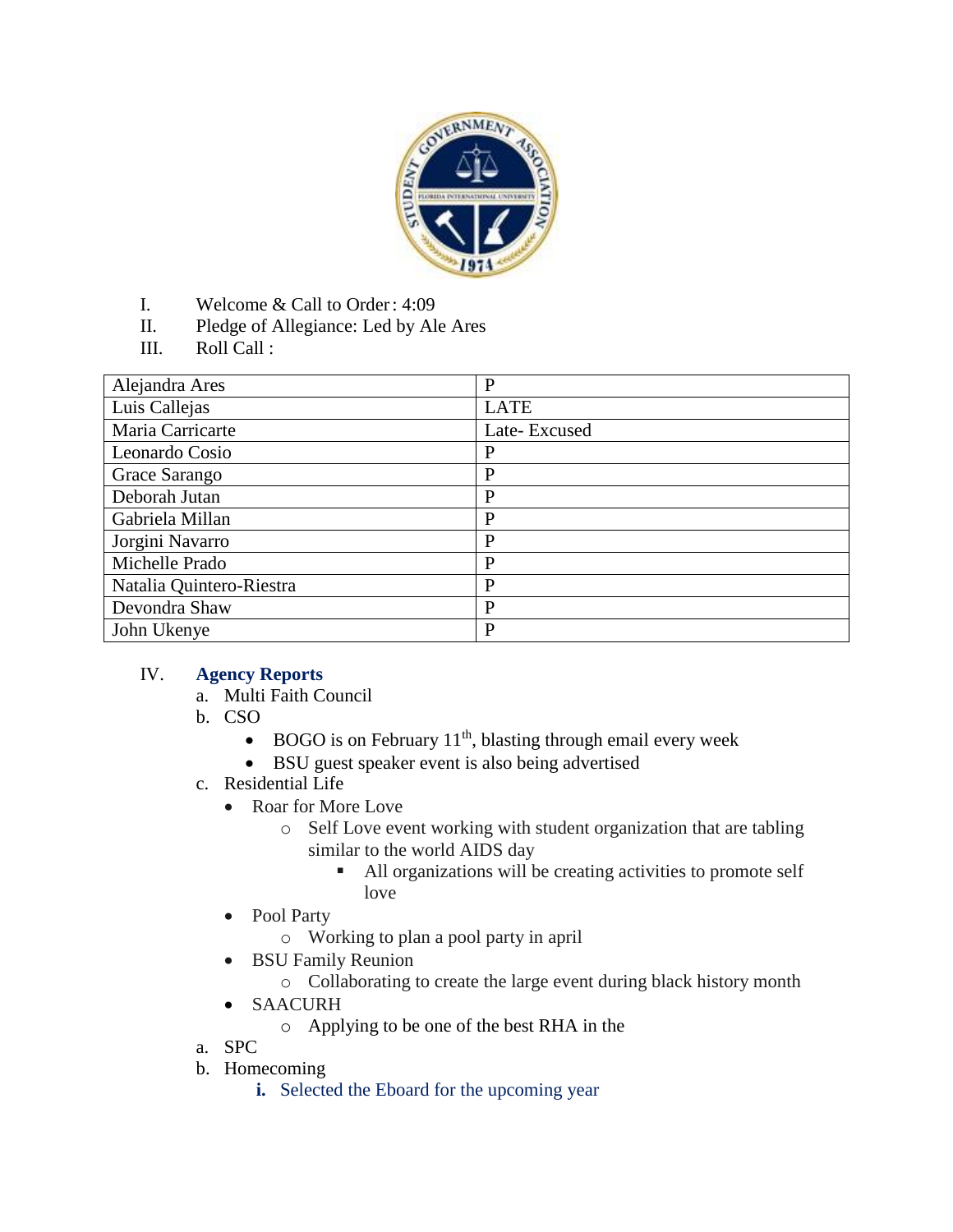- **ii.** Promoting the events of other organizations that are under Campus Life
- c. BSU

# V. **Cabinet Reports**

- a. **Deputy Chief of Staff (Leo Cosio & Ale Ares)**
	- **Ale**
		- o Healthy Body Image meeting with Christine next Friday to coordinate it. February 25<sup>th</sup> "Eat, Play, Love"
		- o Looking to see what giveaways can be given at the event
		- o Collaborating with Michelle and other student organizations to see what can be done as a tabling event (February  $11<sup>th</sup>$  11:30- 1:30)
	- **Leo**
		- o Will meet with Health Promotion Services instead of Friday at a later day with Christine and Ale.
- b. **Marketing Coordinators (Maria Carricarte)**
	- No report
- c. **Student Experience Coordinator (Natalia Quintero-Riestra)**
	- No Report
	- One on One with Shannon on helping to promote elections and education on elections

# d. **Student Development Coordinator (Michelle Prado)**

- Leadership Summit-- our presentation on advocacy is this Saturday between 1pm- 2pm.
- Pending meeting with Daniel Capote from the MPAS office to discuss Pride events in April
- Pending meeting with Alexis about the event next Thursday working with Ale and Jorgini to get the interns involved.

# a. **Panther Rage Coordinator (Deborah Jutan)**

- Met with Shannon and Michelle for Basketball Pep Rally
	- o PDQ for food
	- o Similar to the recharge for finals with half being chicken and half sandwiches
	- o Student DJ will be there from 4-6
	- o Giveaways were sent to Gaby and Shannon
	- o Have to make the word document to promote the event on social media
- Assigning committee members with tasks
- Event is scheduled from 4:30-6:15 with setup time being at 4pm
- a. **Special Events Coordinator (John Ukenye & Grace Sarango)**
	- **John** 
		- o Take Back the Night Meeting Recap
			- **Two week series of events**
			- April 1-14 and the Take back the Night will be the  $14<sup>th</sup>$
			- Collaborating with other student organizations including order of omega
		- o Last Leadership Summit Meeting on Friday, 2/05/16
			- Right before the summit, this Friday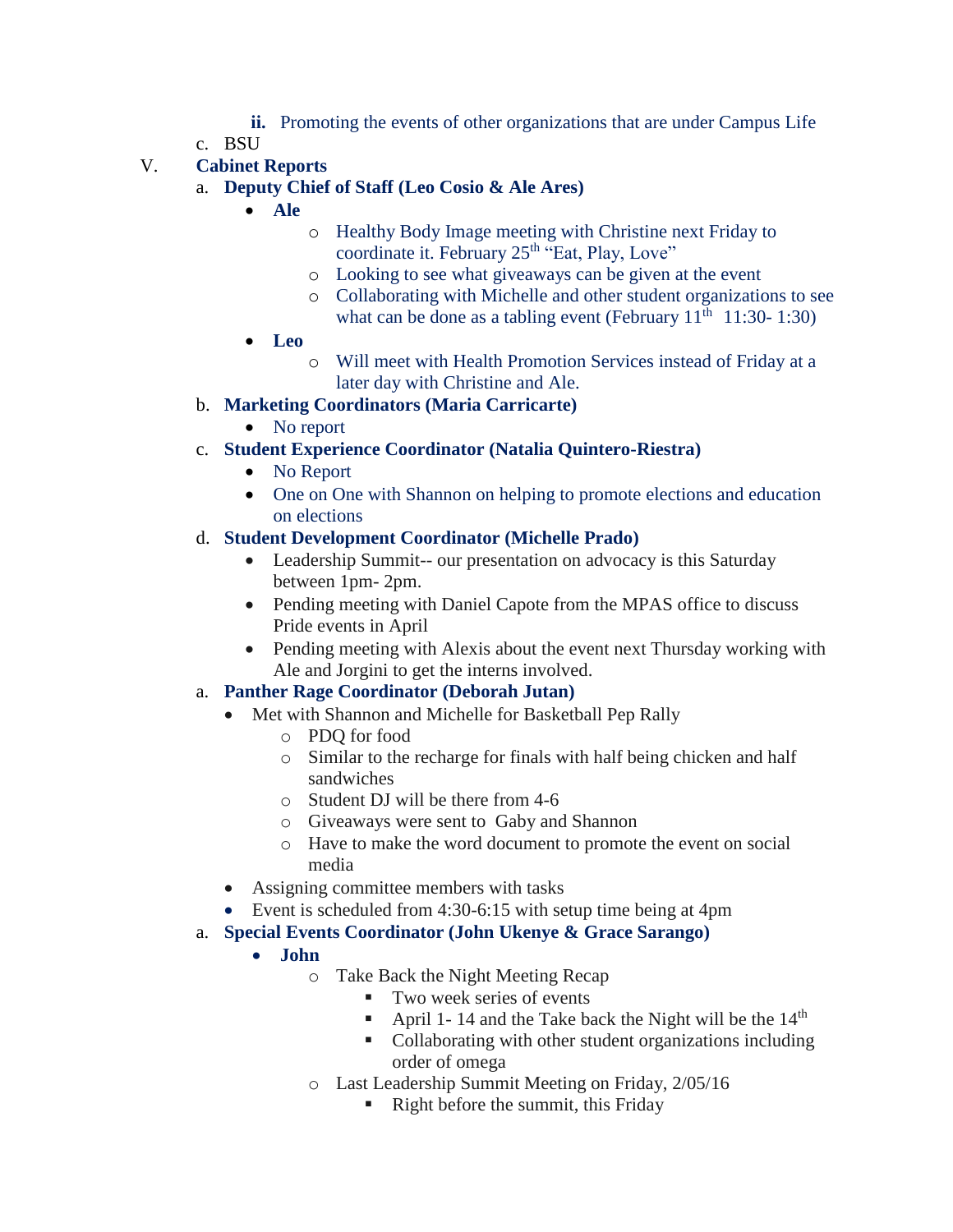- Working the summit, coordinating the volunteers
- o Recharge for Finals Meeting on Friday, 2/05/16
- $\circ$  Black Out Green On (02/11/16) Times have been changed; remember to sign up via the doodle
	- If you have available time sign up to volunteer
- **Grace**
	- o Talking to Shannon about the Women who Lead event
	- o No Report

### b. **Governmental Affairs Coordinator (Devondra Shaw)**

- **i.** Met with Alexis and Juan about FIU day in DC as well as the FSA day in DC
- **ii.** More details later

# c. **Intern Coordinator (Jorgini Navarro)**

- **i.** Luis came in to talk to interns to talk about upcoming elections
- **ii.** Finalizing the facts for BOGO
- **iii.** Throughout the week working on the poster board and the games that are being played at the table
- **iv.** CLS- AOL is starting next meeting

#### d. **Elections Commissioner (Luis Callejas)**

- **i.** Went to the intern meeting and gave them an information session
- **ii.** Applications close Feb  $19<sup>th</sup>$  by 5pm
- **iii.** Political parties close Feb  $25<sup>th</sup>$  by 5pm
- **iv.** Information sessions:
	- **1.** Feb 16- Session 1
	- **2.** Feb 24- Session 2
	- **3.** Mar 3- Session 3
		- **a.** Candidates will be notified before hand
- **v.** Debates for Housing and At- Large will be in the Everglades multi purpose room (March  $22<sup>nd</sup>$ , 6:30)
- **vi.** Presidential and VP debates will be (potentially) in the SGA chambers
- **vii.** Voting is April  $5<sup>th</sup>$  and  $6<sup>th</sup>$ , announcement will be April  $7<sup>th</sup>$  in the GC Pit
- **viii.** Working close with the IT department to do tests on March  $30<sup>th</sup>$  in conjunction with SGA BBC because the past test failed
- $\mathbf{i}$ **x.** Drop out and changes to party affiliation will be March  $28<sup>th</sup>$ , finalize the ballot by the end of the week
- **x.** Confirmed location in 4 Ipads in the GL Breezeway, 2 laptops in EC in addition to the
- **xi.** Looking to create a video to be projected or stilled image to be projected on the screens at the entrance of the university and the pit screens
- **xii.** Traditional outreach as well. Floor stickers, tabling.
- **xiii.** Simple flyers are done about applications
- **xiv.** The link is down for applications
	- **1.** Certain documents need to up there and that is needed for the candidates

# VI. **Chief of Staff Report –** *Gabriela Millan*

a. Kissing Bridge event with the Student Ambassadors